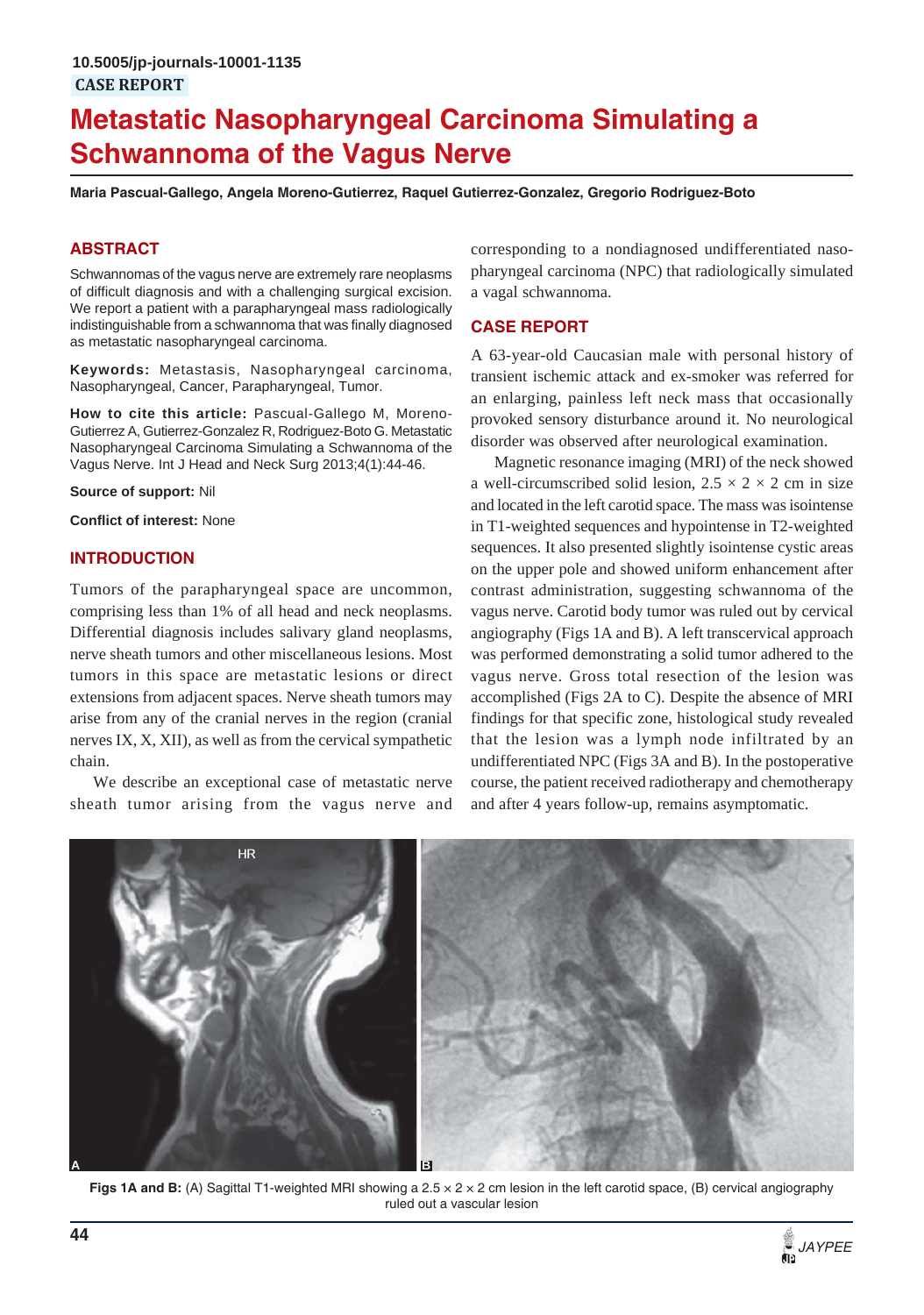*Metastatic Nasopharyngeal Carcinoma Simulating a Schwannoma of the Vagus Nerve*



Figs 2A to C: (A) Intraoperative images of the lesion. A well-circumscribed solid lesion is identified adhered to the vagus nerve between the common carotid artery and the internal jugular vein, (B) gross total resection of the tumor, (C) anatomic piece  $2.5 \times 2 \times 2$  cm in size



**Figs 3A and B:** (A) Histopathology showing partial replacement of lymph node by epithelial neoplastic cell nests (H&E staining, ×200), (B) immunohistochemistry showing positivity to cytokeratins AE1/AE3 (×200)

#### **DISCUSSION**

Nasopharyngeal carcinoma incidence varies according to geographic location. Incidence is approximately 0.5 to 1/100,000 people annually in Europe, which accounts for 2 to 3% of all head and neck tumors.<sup>1</sup> Patients are usually diagnosed in advanced states, and although rhinological symptoms are more frequent, cervical adenopathies are the main reason for consultation.<sup>2</sup>

Carcinomas account for 85% of nasopharyngeal malignant lesions and constitute the most frequent histological subtype of NPCs. The undifferentiated type is the most frequent one and has a more favorable outcome than differentiated types.<sup>3</sup>

MRI is now the preferred imaging modality in the assessment and staging of NPC, in relation with its superior soft tissue contrast, the ability to demonstrate perineural tumor spread and bone narrow involvement as well as its ability to show the involvement of adjacent structures. Differential diagnosis of parapharyngeal-space neoplasm's includes salivary gland neoplasms, nerve sheath tumors and

other lesions including carotid body tumor, abscess, branchial cleft cyst, malignant lymphoma or metastatic cervical lymphadenopathy.4,5

Radiotherapy constitutes the treatment of choice whereas surgery is usually limited to biopsy. However, in cases of advanced states, adjuvant chemotherapy may also be considered after radiotherapy.<sup>6</sup> Distant metastases constitute the main impact factor on survival, reported to be 30 to 65% in 5 years.<sup>1</sup>

Up to 20 to 27% of all the tumors that can be found at the parapharyngeal space are benign, being among them the schwannoma the most common one.<sup>7</sup> Besides that, schwannomas of the vagus nerve and the cervical sympathetic chain are the most commonly reported.

Diagnosis is achieved by means of MRI studies, where the schwannomas are shown generally as solitary wellcircumscribed solid lesions, isointense in T1-weighted sequences, that show uniform enhancement after contrast administration. An accurate differential diagnosis of other kind of lesions also present in the parapharyngeal space is essential in order to predict the different complications that